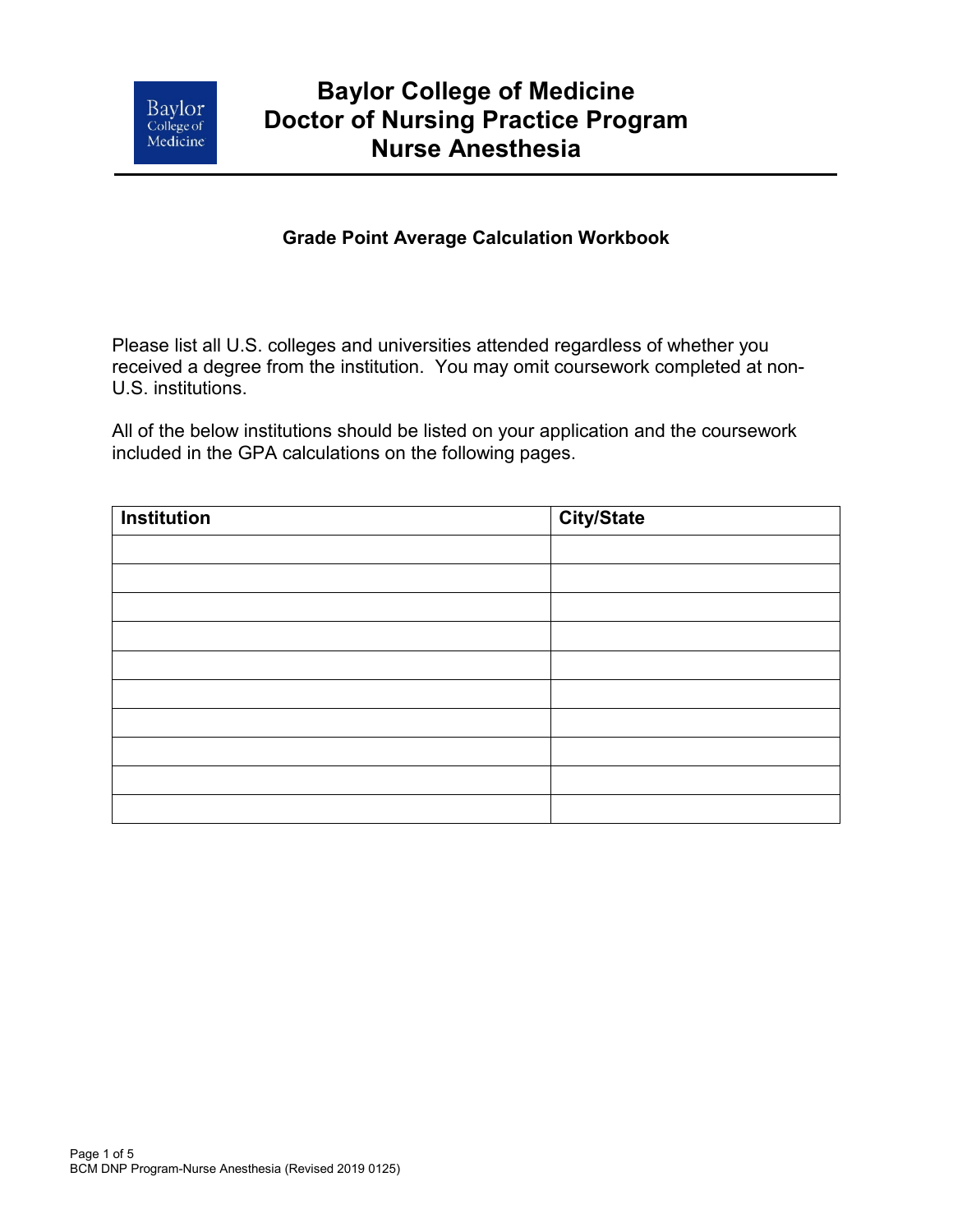

# **Baylor College of Medicine Doctor of Nursing Practice Program Nurse Anesthesia**

## **Instructions for Calculating Cumulative GPA and Credit Hours**

Complete the Summary of Grades section by entering your Credit Hours and Grade Point Average for all courses taken.

- Use official transcripts which include all college work taken. Be sure to list every course taken at each school regardless of grade.
- Convert hours to either all semester hours or all quarter hours. If you have attended schools with both systems, convert quarter hours to semester hours by multiplying by 2/3 or semester hours to quarter by multiplying by 3/2.
- List all grades, including those for courses failed or repeated. If you have re-taken a course, include the grades for both attempts.
- Enter the number of hours earned for each course taken. If a grade of "F" was earned, enter the number of hours that would have been earned if the course was passed. Do not enter "x", "0", etc.
- Plus or minus signs (e.g., B+) should be omitted when recording a grade or computing a GPA.
- Do not include pass/fail or advanced placement hours in grade point calculations.
- List all nursing courses under science

Example:

English 101, three semester hours, grade of B, taken at University of Houston

Enter the semester hours under the letter grade received for the course

| NUN-SLIENLE LUUKSES  |  |                           |  |  |  |         |
|----------------------|--|---------------------------|--|--|--|---------|
| <b>Course Abbrev</b> |  | Grades                    |  |  |  | College |
| & No                 |  | <b>Enter Credit Hours</b> |  |  |  | Where   |
|                      |  | In Appropriate Column     |  |  |  | Taken   |
|                      |  |                           |  |  |  |         |
| English 101          |  | ົ                         |  |  |  |         |

### **NON-SCIENCE COURSES**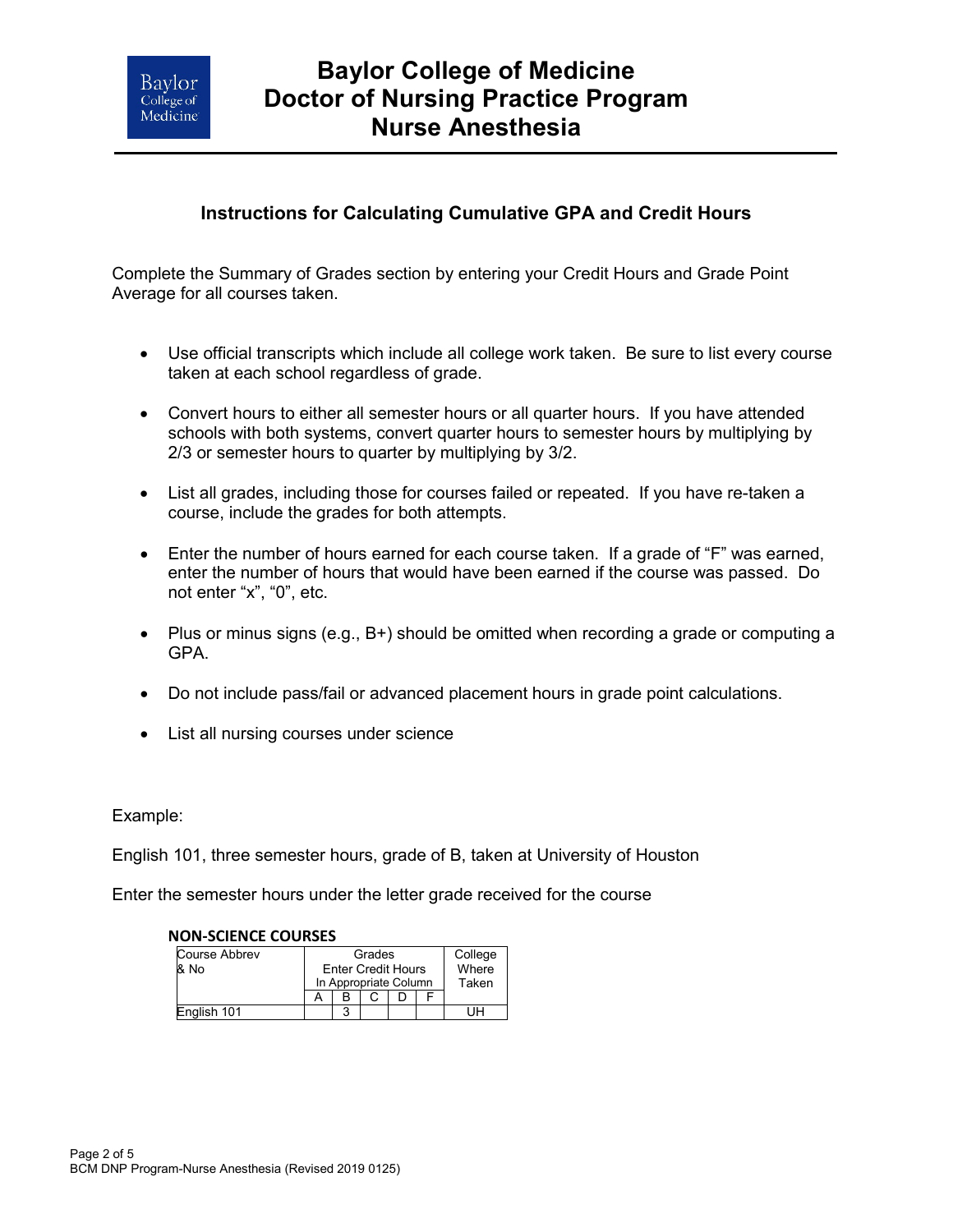

# **Baylor College of Medicine Doctor of Nursing Practice Program Nurse Anesthesia**

Below is a general classification of science and non-science courses for the GPA calculation worksheet. Please consult this list when determining whether courses in a particular field should be counted as science or non-science.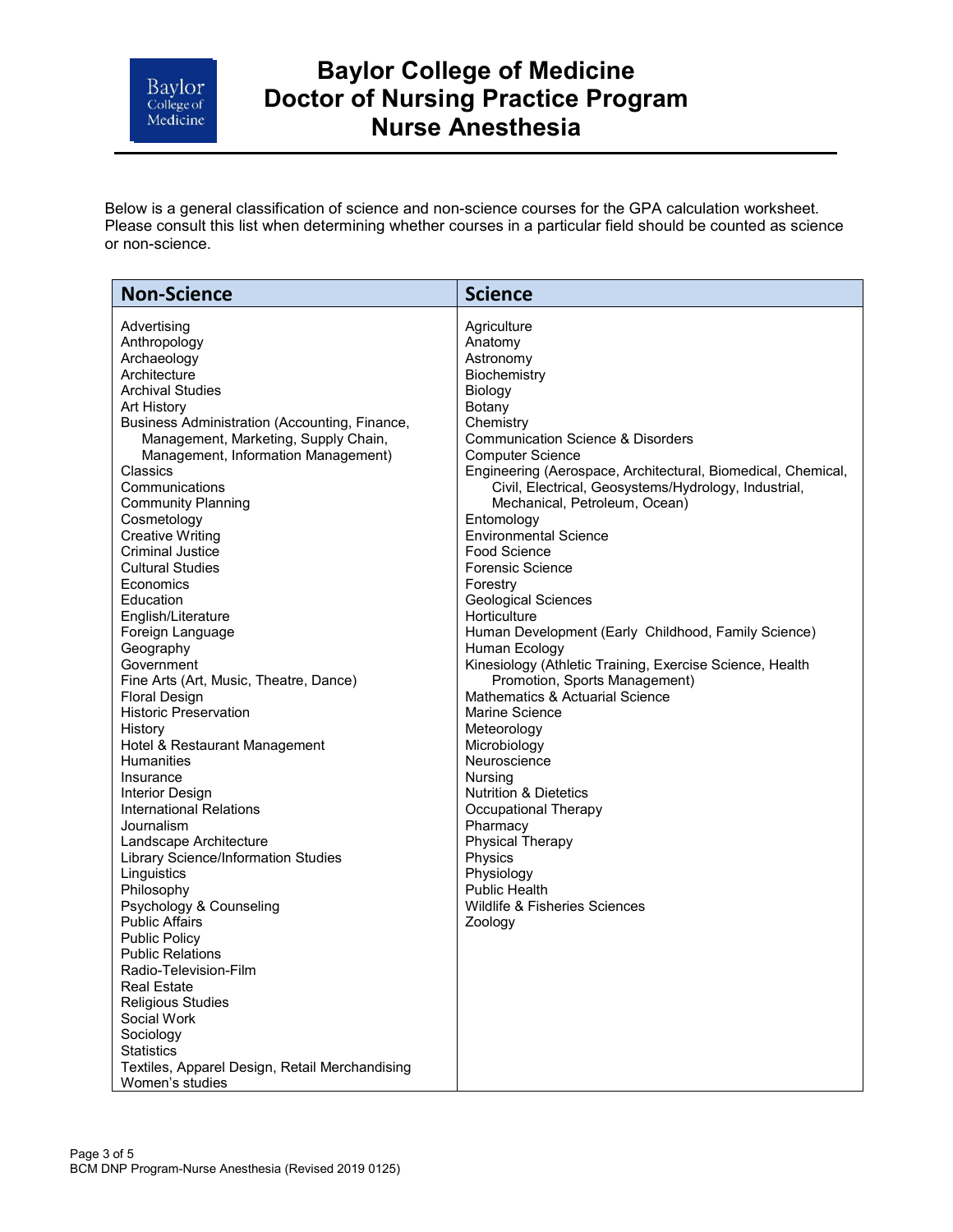#### **UNDERGRADUATE COURSEWORK**

**SCIENCE COURSES**

#### **NON-SCIENCE COURSES**

| Course                   | Grades |                                                    |   |   | College |                |
|--------------------------|--------|----------------------------------------------------|---|---|---------|----------------|
| Abbreviation<br>& Number |        | <b>Enter Credit Hours</b><br>In Appropriate Column |   |   |         | Where<br>Taken |
|                          | A      | B                                                  | C | D | F       |                |
| English                  |        |                                                    |   |   |         |                |
|                          |        |                                                    |   |   |         |                |
|                          |        |                                                    |   |   |         |                |
|                          |        |                                                    |   |   |         |                |
| History/Gov              |        |                                                    |   |   |         |                |
|                          |        |                                                    |   |   |         |                |
|                          |        |                                                    |   |   |         |                |
|                          |        |                                                    |   |   |         |                |
| Psychology               |        |                                                    |   |   |         |                |
|                          |        |                                                    |   |   |         |                |
|                          |        |                                                    |   |   |         |                |
|                          |        |                                                    |   |   |         |                |
|                          |        |                                                    |   |   |         |                |
| Socio/Anthro             |        |                                                    |   |   |         |                |
|                          |        |                                                    |   |   |         |                |
|                          |        |                                                    |   |   |         |                |
|                          |        |                                                    |   |   |         |                |
| Foreign Language         |        |                                                    |   |   |         |                |
|                          |        |                                                    |   |   |         |                |
|                          |        |                                                    |   |   |         |                |
|                          |        |                                                    |   |   |         |                |
| Other Non-Science        |        |                                                    |   |   |         |                |
|                          |        |                                                    |   |   |         |                |
|                          |        |                                                    |   |   |         |                |
|                          |        |                                                    |   |   |         |                |
|                          |        |                                                    |   |   |         |                |
|                          |        |                                                    |   |   |         |                |
|                          |        |                                                    |   |   |         |                |
|                          |        |                                                    |   |   |         |                |
|                          |        |                                                    |   |   |         |                |
|                          |        |                                                    |   |   |         |                |
|                          |        |                                                    |   |   |         |                |
|                          |        |                                                    |   |   |         |                |
| <b>TOTALS</b>            |        |                                                    |   |   |         |                |

| Course        |   |                           | Grades |   |   | College |
|---------------|---|---------------------------|--------|---|---|---------|
| Abbreviation  |   | <b>Enter Credit Hours</b> |        |   |   | Where   |
| & Number      |   | In Appropriate Column     |        |   |   | Taken   |
|               | A | B                         | C      | D | F |         |
| Biology       |   |                           |        |   |   |         |
|               |   |                           |        |   |   |         |
|               |   |                           |        |   |   |         |
|               |   |                           |        |   |   |         |
|               |   |                           |        |   |   |         |
| Chemistry     |   |                           |        |   |   |         |
|               |   |                           |        |   |   |         |
|               |   |                           |        |   |   |         |
|               |   |                           |        |   |   |         |
|               |   |                           |        |   |   |         |
| Math          |   |                           |        |   |   |         |
|               |   |                           |        |   |   |         |
|               |   |                           |        |   |   |         |
|               |   |                           |        |   |   |         |
|               |   |                           |        |   |   |         |
| Nursing       |   |                           |        |   |   |         |
|               |   |                           |        |   |   |         |
|               |   |                           |        |   |   |         |
|               |   |                           |        |   |   |         |
|               |   |                           |        |   |   |         |
|               |   |                           |        |   |   |         |
|               |   |                           |        |   |   |         |
|               |   |                           |        |   |   |         |
|               |   |                           |        |   |   |         |
|               |   |                           |        |   |   |         |
|               |   |                           |        |   |   |         |
|               |   |                           |        |   |   |         |
|               |   |                           |        |   |   |         |
|               |   |                           |        |   |   |         |
| Other Science |   |                           |        |   |   |         |
|               |   |                           |        |   |   |         |
|               |   |                           |        |   |   |         |
|               |   |                           |        |   |   |         |
|               |   |                           |        |   |   |         |
|               |   |                           |        |   |   |         |
|               |   |                           |        |   |   |         |
| <b>TOTALS</b> |   |                           |        |   |   |         |
|               |   |                           |        |   |   |         |

### **NON-SCIENCE COURSES**

Enter total credit hours from above and multiply

|   |            | Credit |     | Quality |
|---|------------|--------|-----|---------|
|   |            | Hours  |     | Points  |
|   | 4 x        |        |     |         |
| B | 3x         |        |     |         |
| С | 2x         |        |     |         |
| D | 1x         |        |     |         |
| E | 0 x        |        |     |         |
|   | Totals (a) |        | ďb. |         |

#### **SCIENCE COURSES**

Enter total credit hours from above and multiply

|   |            | Credit<br>Hours |          | Quality<br>Points |
|---|------------|-----------------|----------|-------------------|
| А | 4x         |                 | ⋍        |                   |
| B | 3x         |                 | $=$      |                   |
| С | 2x         |                 | =        |                   |
| D | 1x         |                 | $\equiv$ |                   |
| F | 0x         |                 | $=$      |                   |
|   | Totals (c) |                 | (d)      |                   |

#### **Undergraduate GPA Calculations** Enter column totals from above.

|             | Quality<br>Points | Credit<br>Hours | <b>GPA</b> |
|-------------|-------------------|-----------------|------------|
| Non-Science | (b)<br>÷          | (a)             | ⋍          |
| Science     | (d)<br>÷          | (c)             |            |
| Overall     | $(b+d)$<br>$\div$ | $(a+c)$         |            |
|             |                   |                 |            |

BCM DNP Program-Nurse Anesthesia (Revised 2019 0125)